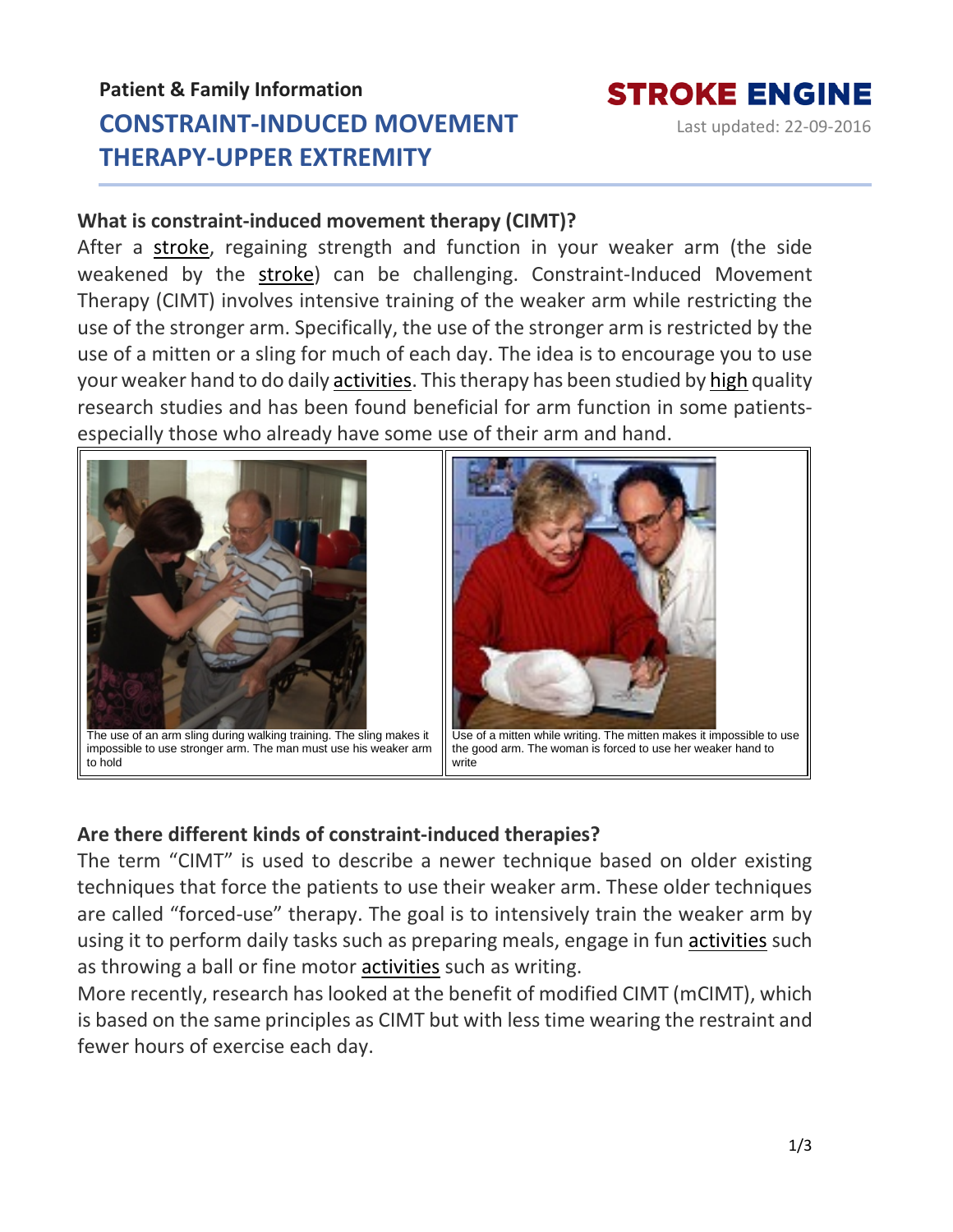# **Patient & Family Information CONSTRAINT-INDUCED MOVEMENT THERAPY-UPPER EXTREMITY**

**STROKE ENGINE** 

Last updated: 22-09-2016

# **What is it used for in people with stroke?**

The goal of CIMT is to help regain strength and function on the weaker side of the body, typically the side affected by the [stroke.](https://www.strokengine.ca/en/glossary/stroke/) CIMT is used for a variety of purposes. Here we describe its use for arm and hand therapy.

# **Does it work for stroke?**

As already mentioned, this therapy has been examined using [high](https://www.strokengine.ca/en/glossary/pedro-score/) quality research studies and has been found beneficial for arm function in some patients after a [stroke](https://www.strokengine.ca/en/glossary/stroke/) – especially those who already have some use of their arm and hand. Although researchers are not exactly sure of how it works, some experts suggest that CIMT affects the brain by enlarging the brain area controlling the weaker arm. Research studies have reported that patients who receive CIMT have better control of their weaker arm and better ability to perform daily [activities](https://www.strokengine.ca/en/glossary/activities/) such as cooking and dressing when compared to people with [stroke](https://www.strokengine.ca/en/glossary/stroke/) who received other forms of arm and hand therapy.

### **What can I expect?**

Your therapist will decide with you what regime is most suitable for you. However, CIMT typically requires you to wear either a large mitten or an arm sling on your stronger arm, many hours a day, seven days a week, for about two weeks or more. The mitten or the sling is worn to encourage you to use your weaker arm and hand to do everyday tasks. In addition, the [occupational](https://www.strokengine.ca/en/glossary/occupational-therapist/) therapist or physical [therapist](https://www.strokengine.ca/en/glossary/physical-therapist/) providing the treatment will do exercises with you and may also give you exercises to do on your own or with a family member or friend. While results can vary from person to person, there is scientific evidence that many people who receive this therapy can have improved use of their weaker arm.

# **Are there any side effects or risks?**

CIMT is usually done by a physical [therapist](https://www.strokengine.ca/en/glossary/physical-therapist/) or an [occupational](https://www.strokengine.ca/en/glossary/occupational-therapist/) therapist at a rehabilitation centre or out-patient clinic. However, many of the exercises must be done outside of treatment time. Family members and friends can be very important in helping you do these exercises. Ask your therapist to give you and your friends/family specific information on exercises.